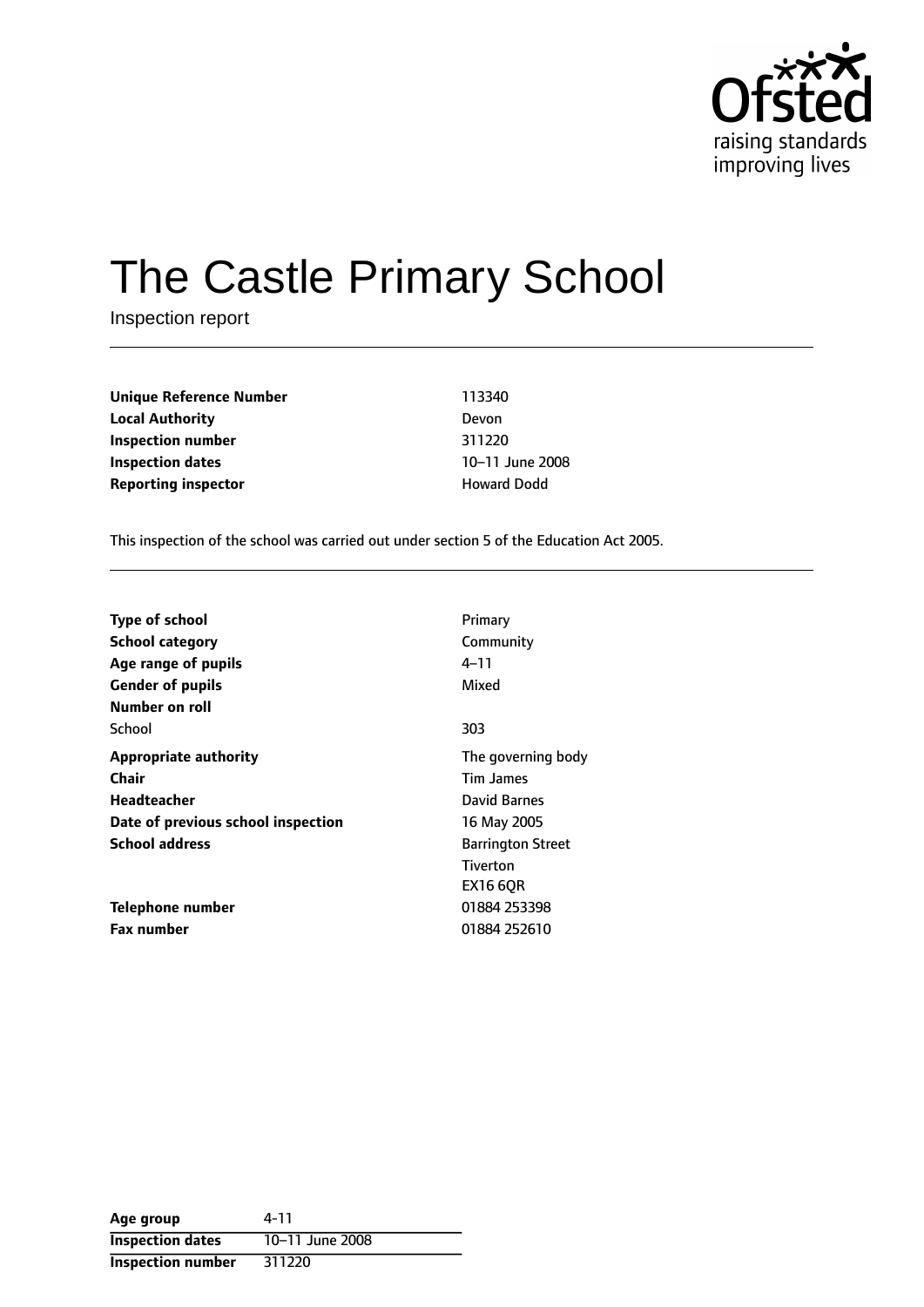.

© Crown copyright 2008

#### Website: www.ofsted.gov.uk

This document may be reproduced in whole or in part for non-commercial educational purposes, provided that the information quoted is reproduced without adaptation and the source and date of publication are stated.

Further copies of this report are obtainable from the school. Under the Education Act 2005, the school must provide a copy of this report free of charge to certain categories of people. A charge not exceeding the full cost of reproduction may be made for any other copies supplied.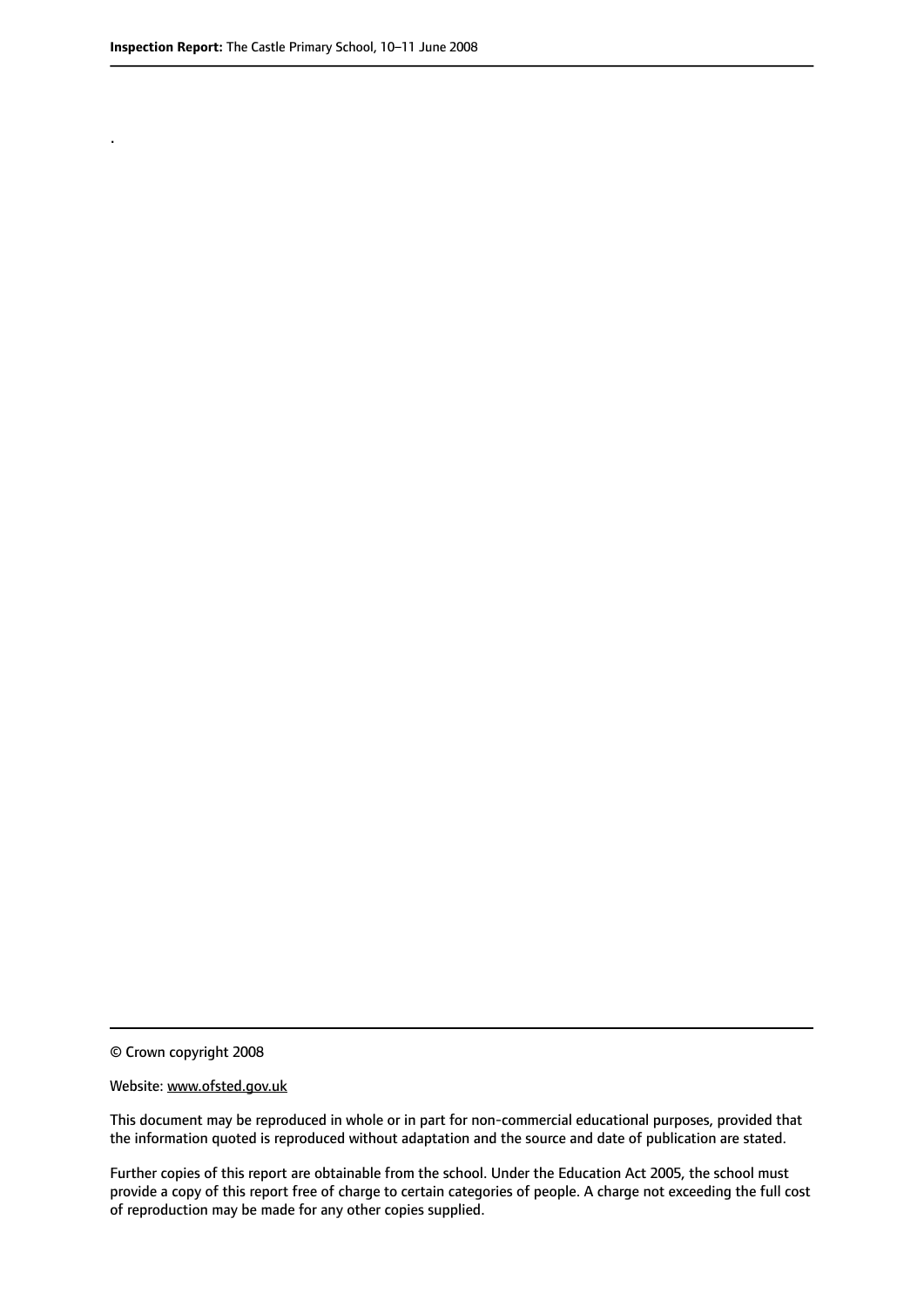# **Introduction**

The inspection was carried out by three Additional Inspectors.

#### **Description of the school**

The Castle Primary School is a large primary school in the centre of Tiverton. Most pupils are from a White British background, with small numbers from other ethnic heritages. The proportion of pupils with learning difficulties and/or disabilities is above average and the school provides special provision for autistic children in its communication and interaction resource base (CAIRB).

#### **Key for inspection grades**

| Grade 1 | Outstanding  |
|---------|--------------|
| Grade 2 | Good         |
| Grade 3 | Satisfactory |
| Grade 4 | Inadequate   |
|         |              |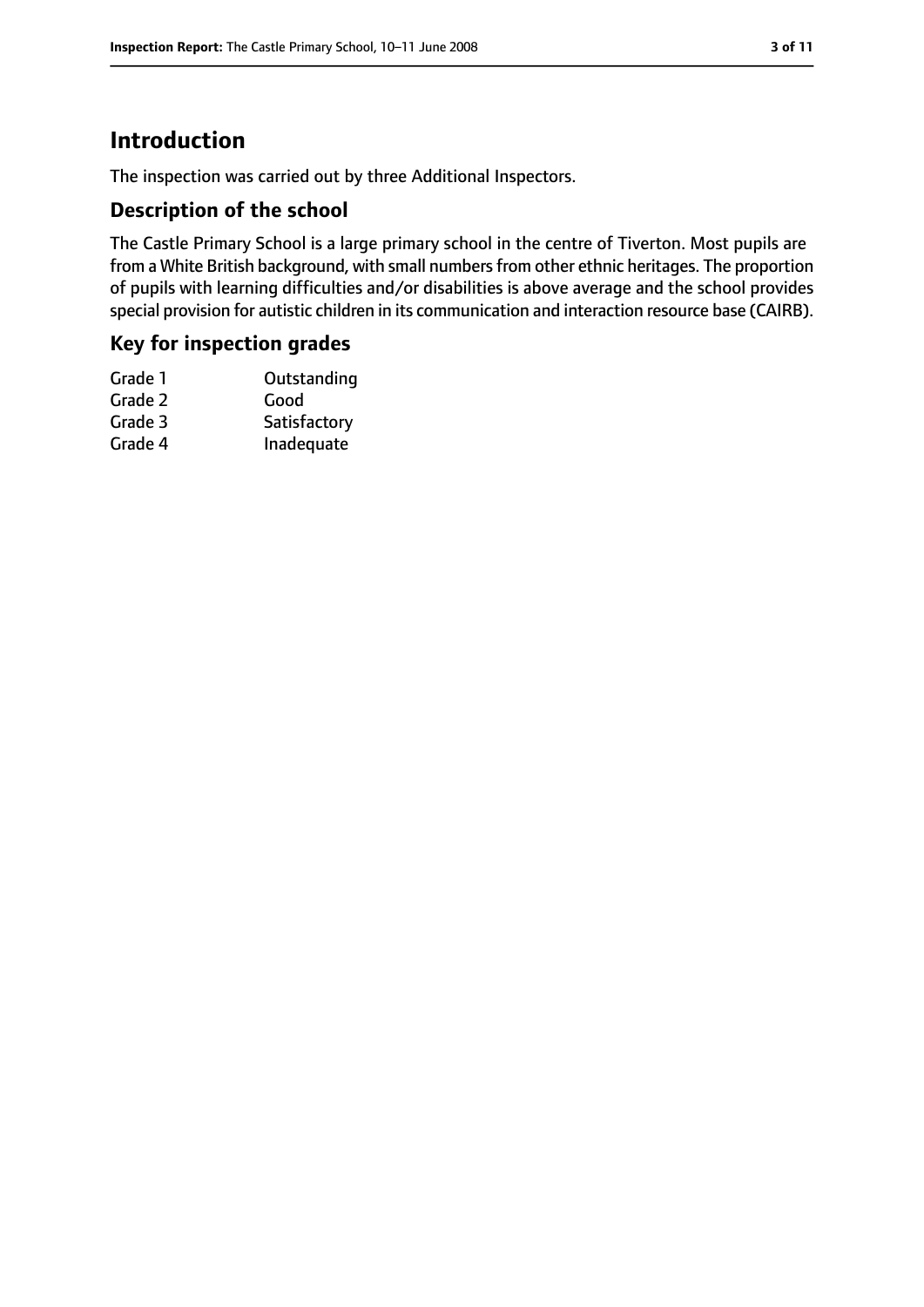# **Overall effectiveness of the school**

#### **Grade: 2**

This is a good school. It has a number of outstanding features. At the heart of the school's success is the excellent leadership provided by the school's senior management team and its willingness to make bold decisions to bring about school improvement. The school provides outstanding care, guidance and support for all its pupils and especially the most vulnerable and those in the communication and interaction resource base. As a result, pupils greatly enjoy being in school. As one pupil said, 'I wish I could be in school all of the time.'

The school has made significant strides since its last inspection and its capacity to improve even further is good. Measures such as well-targeted support for pupils at risk of underachievement have done much to raise standards. As a result, pupils are achieving well, while standards are now broadly average by Year 6. Children settle quickly in the Reception class and make good progress because of well-managed and stimulating provision. Although progress is slower in Years 1 and 2, pupils develop self-confidence and learn skills essential to more rapid progress in Years 3 to 6. However, writing skills, particularly in Years 1 and 2, are a relatively weaker area and a barrier to more rapid progress in other subjects. Teachers make lessons interesting and are well supported by a team of teaching assistants who help pupils make good progress, especially those with learning difficulties and/or disabilities.

Good teaching and a good curriculum mean that pupils want to learn. Pupils say how much they like their teachers. One said, 'they make us laugh and are always trying to help us.' Most tasks are planned to challenge pupils at their own level, although this is not always the case, particularly when teachers do not check how well individual pupils are doing and adapt the work accordingly. Outstanding care, guidance and support make a major contribution to pupils' good personal development and well-being. All staff know their pupils exceptionally well and provide the highest quality of support. Pupils respond well to the clear targets they are given to help them improve.

Pupils are very friendly, welcoming and polite. During the inspection, they readily engaged in conversation with inspectors, commenting, 'This is a really nice school and I really hope you enjoy your day.' Pupils' relationships with adults and each other are exceptionally good and they are well prepared for their future economic well-being. The school has forged excellent links with its parents, and external agencies greatly enhancing the well-being and range of experience for pupils. Their enjoyment of, and participation in, the wide range of sporting and other extra-curricular activities make a strong contribution to pupils' excellent understanding of how to keep healthy.

The overwhelming majority of parents are highly supportive of the school. Its success is summed up well by one parent who wrote, 'I transferred my son from another school and he is much happier here, I could not have asked for a better school.' The school offers a particularly warm and caring environment. All staff have the pupils' welfare at heart and always strive to offer them as wide a range of experiences and opportunities as possible. School managers monitor pupils' progress regularly so any underachievement is quickly identified. The school has good procedures for reviewing its work and self-evaluation is accurate and realistic. Governors provide good support and challenge.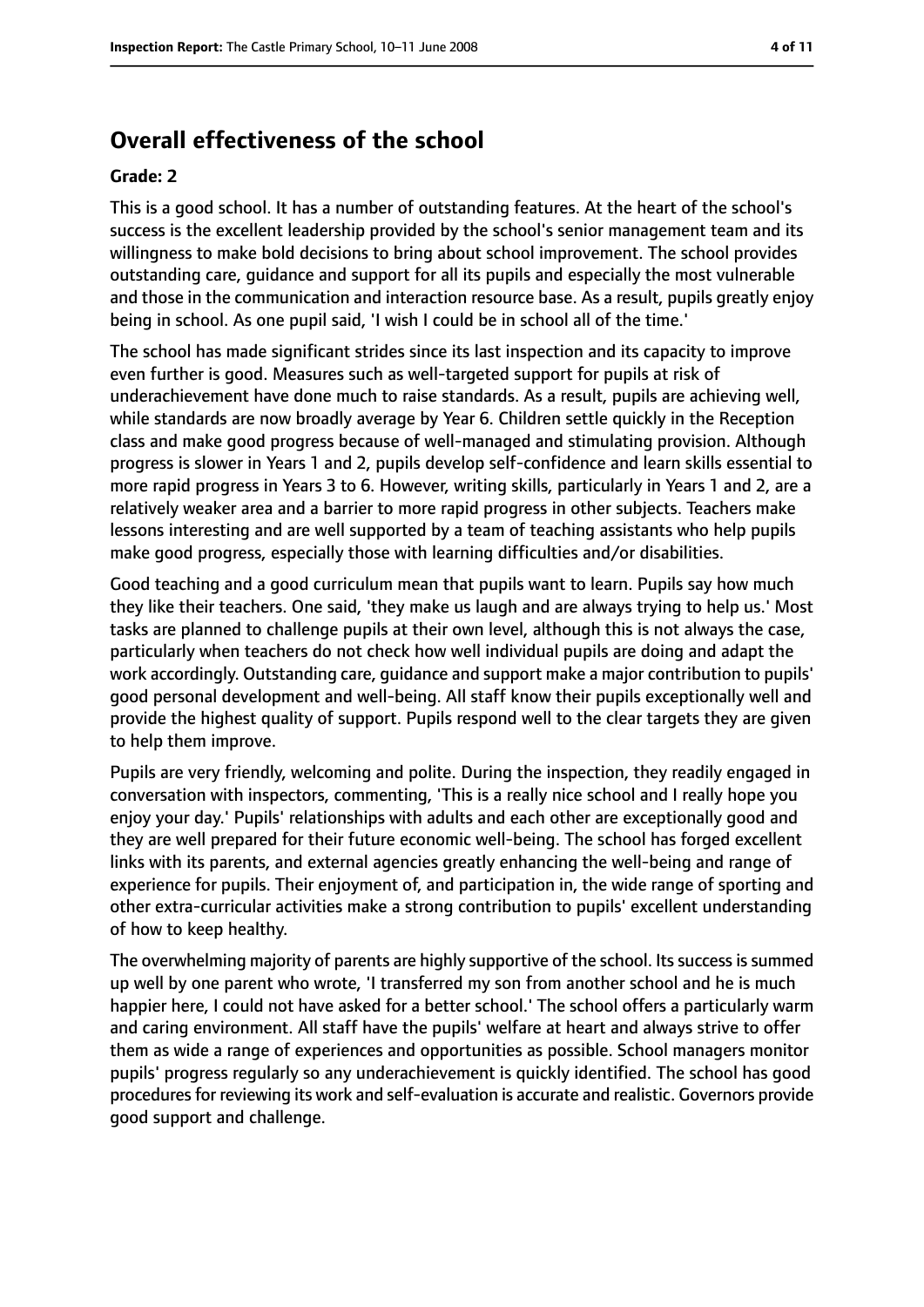## **Effectiveness of the Foundation Stage**

#### **Grade: 2**

On entry to the Reception class, children's attainment varies but is usually below expectations for their age, particularly in their language and number skills. All children make good progress, due to the strong focus on speaking and listening. As a result, children move into Year 1 close to expected levels, though still with significant weaknesses in their language and number skills. Liaison with parents and pre-schools is very good. Children are happy and curious learners, eagerly discovering new experiences and enjoying well-planned activities. Good teaching builds children's skills well. Teaching assistants support effectively. Children's personal, social and behavioural development is good, and they make secure friendships with others. The quality of care is excellent and children feel happy and safe. Assessment is regular and effective. Leadership and management are good.

## **What the school should do to improve further**

- Share existing good practice to ensure that work is always planned to challenge pupils at their personal level.
- Improve pupils' writing skills, particularly at Key Stage 1.

# **Achievement and standards**

#### **Grade: 2**

By the time pupils leave school in Year 6, they reach broadly average standards in English, mathematics and science. Given their attainment on entry, this represents good achievement. Children get off to a good start in the Foundation Stage. This is consolidated in Years 1 and 2 where, although attainment remains below average, particularly in writing, pupils develop the self-confidence and basic learning skills that enable them to make rapid progress in Years 3 to 6. In national testsin 2007 at the end of Year 6, pupils achieved well, particularly in mathematics. However, attainment in writing remains a relative weakness. The school is taking action to tackle this and there are emerging signs of improvement but basic skills of presentation, spelling, punctuation and grammar are weak for many pupils. Pupilsshow good skill in using information and communication technology (ICT). Pupils with learning difficulties and/or disabilities make good progress because of well-targeted and very effective support from teaching assistants.

## **Personal development and well-being**

#### **Grade: 2**

Pupils' enjoyment of school and their good relationships with their teachers is a considerable strength. Their enthusiasm and energy in taking part in all that the school offers is infectious. Pupils have a clear understanding of right and wrong, and an outstanding awareness of the importance of a balanced diet and regular exercise, encouraged by the school's vigorous promotion of physical education and sports. As one pupil's poster promoting the school's encouragement to walk to school said, 'Be fit not fat'! Attendance is satisfactory and improving but a small minority of pupils are absent too frequently. Pupils respond sensibly and with maturity to opportunities to contribute as class monitors, house captains or school councillors. Members of the school council have been recently involved in the appointment of staff. They willingly adopt charities and fund raise for local causes. Pupils feel safe and know there is a responsive adult to whom they can go when necessary. Most pupils' behaviour is thoughtful and considerate. They are accepting of others' differences, including the pupils in the CAIRB.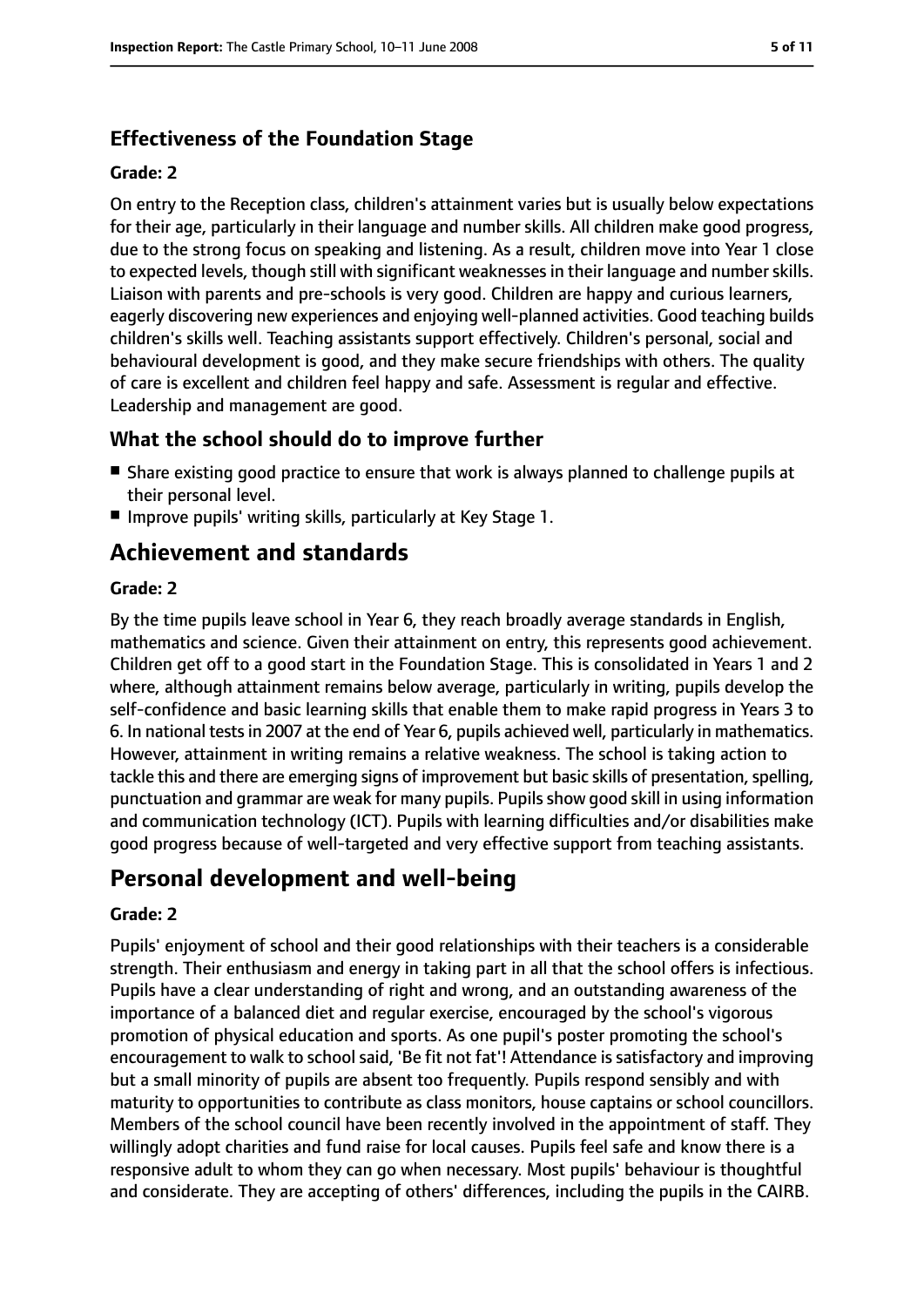They have a good understanding of how to deal with any bullying and confidence in the systems set up to deal with it. Pupils are well prepared for their future economic well-being.

# **Quality of provision**

## **Teaching and learning**

#### **Grade: 2**

Teachers establish a good climate for learning in lessons, which are characterised by very good relationships and a purposeful working environment. Tasks are well chosen to interest and excite. Pupils particularly enjoy activities that involve them in hands-on practical work. 'We learn best by looking and doing not just listening' is the mature and thoughtful way which one Year 6 pupil described his favourite lessons. Pupils are keen to please. They like their teachers and enjoy the work they set. Teachers use a variety of methods to engage and sustain pupils' interest. Effective questioning probes for understanding and challenges pupils to think more deeply and solve problems for themselves. In most cases, work is pitched at the right level to meet pupils' wide and diverse needs. As one pupil said, work is 'mostly neither too hard nor too easy'. However, this is not consistently the case and sometimes teachers fail to keep a check on how well pupils are doing and adapt the lesson plan accordingly. Teaching assistants provide good support throughout, enabling pupils with learning difficulties and/or disabilities to make good progress. They work effectively alongside teachers. ICT is used effectively to support learning and interactive whiteboards in particular are making a positive difference to learning. Marking is both supportive and helpful, often suggesting ways in which pupils might improve their work.

## **Curriculum and other activities**

#### **Grade: 2**

The curriculum is broad and well balanced. By and large, it meets the personal needs of pupils well and builds progressively on skills, knowledge and understanding. The use of special weeks to focus on specific topics, such as Food Week, Walk to School Week and Family Art Week, enables pupils to dig deeper into particular aspects. Pupils like this approach, feeling that it makes learning more meaningful. While there is an appropriate emphasis on developing basic skills, the school's commitment to developing a more exciting and meaningful curriculum is evident. Some imaginative and well thought out plans for developing generic skills across all subjects are in place. Alongside the extensive programme of visits, including residential visits which are viewed as an essential part of the school's provision, visitors and extra-curricular activities, the school's curriculum is rich in opportunity. The well-planned personal, social and health programme makes a strong contribution to pupils' personal development, and helps to ensure their emotional and social needs are well met.

## **Care, guidance and support**

#### **Grade: 1**

The school's commitment to pupils' academic and pastoral care is clearly evident. An ethos of care for the individual child is the touchstone for everything the school does. All staff have a good awareness of pupils' diverse needs and offer the right kind of support to aid both their emotional and social development as well as their academic learning. Procedures for ensuring pupils' safety and well-being are robust. All safeguarding and child protection procedures are fully in place. As a result, pupils feel safe and confident in the support of adults in the school.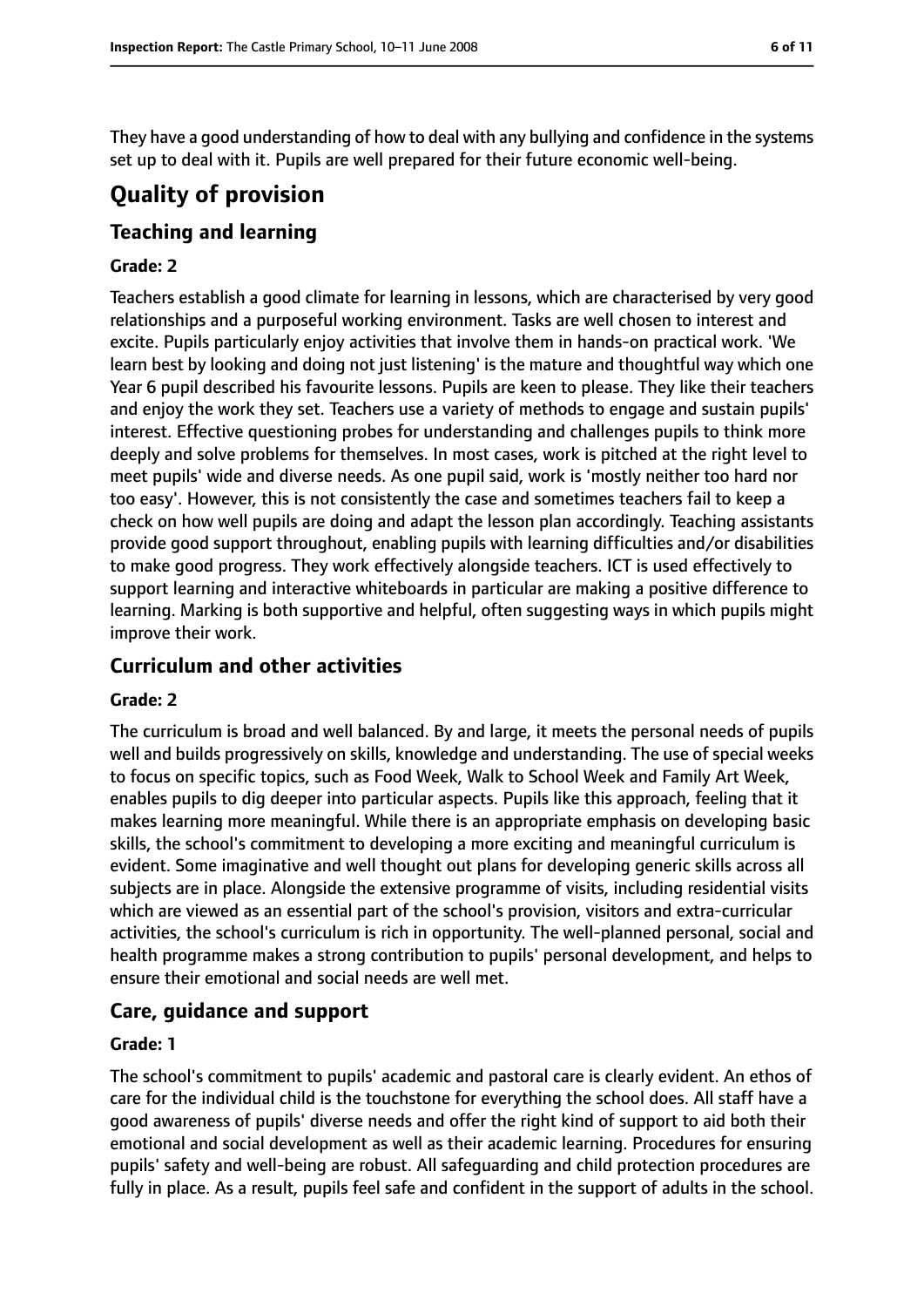The care for vulnerable pupils, those in the CAIRB unit and those with learning difficulties and/or disabilities is exemplary. Pupils say that one of the best things about the school is the teachers, and how they help them to achieve well. Teachers carefully check the progress of all pupils in termly assessments, and these are used well to support pupils at risk of underachievement as well as challenge others to do even better. Performance data are used with increasing confidence by all staff to provide challenging targets for improvement.

# **Leadership and management**

#### **Grade: 2**

The vision and leadership of the headteacher and senior leaders are outstanding and have played a pivotal role in bringing about the significant improvement in standards and achievement since the last inspection. Parents are very appreciative of recent improvements made. Accurate and realistic self-evaluation, which involves all staff, is used well to identify where improvements are needed. Improvements have come about as a result of rigorous monitoring and effective systems for measuring pupils' progress by subject leaders, team leaders and the leadership team. Priorities for raising standards, especially in writing, are clearly outlined in the school improvement plan. Governors are well informed, reflective and very supportive. They have a clear understanding of the strengths of the school and make a valuable contribution to school development.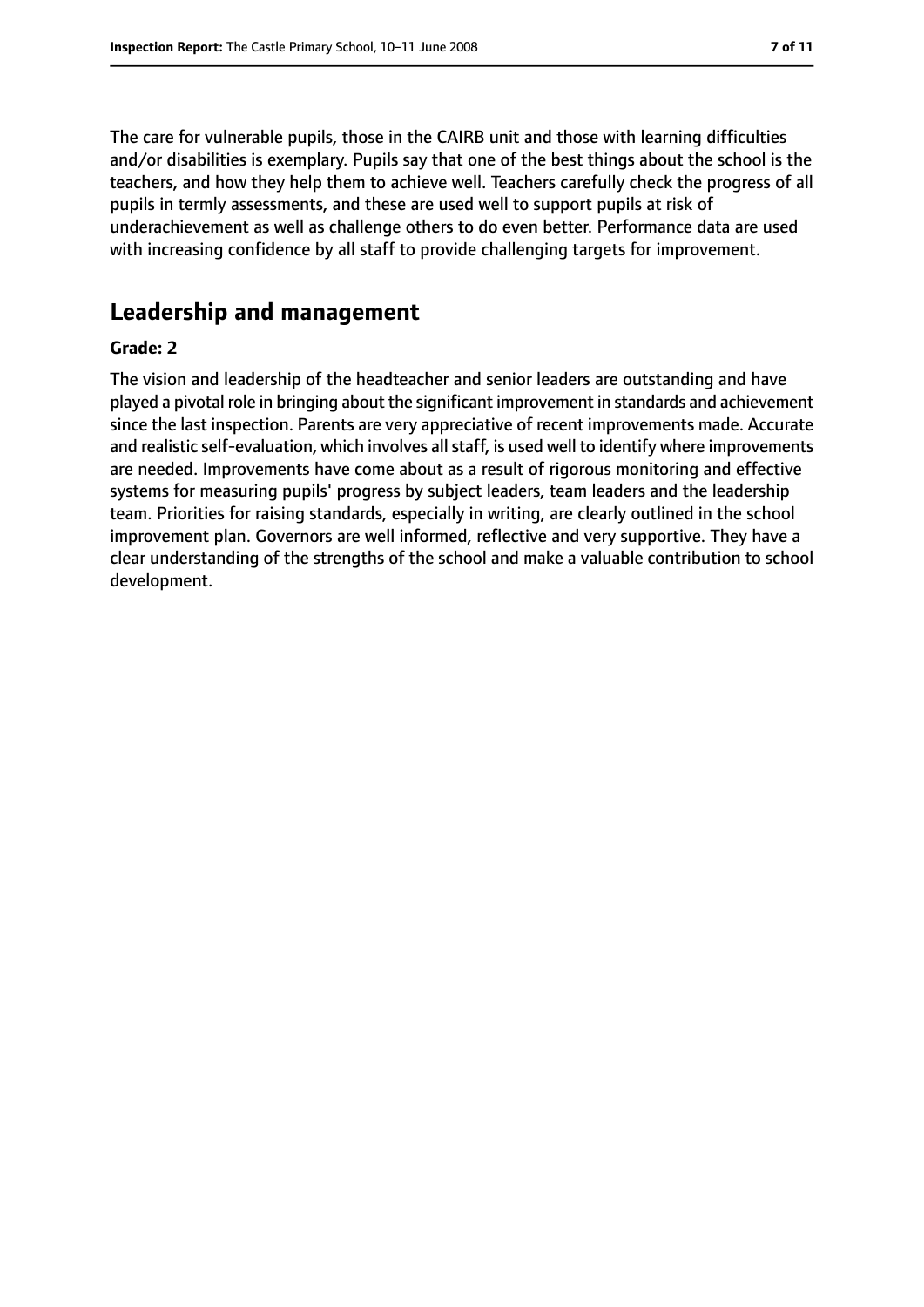**Any complaints about the inspection or the report should be made following the procedures set out in the guidance 'Complaints about school inspection', which is available from Ofsted's website: www.ofsted.gov.uk.**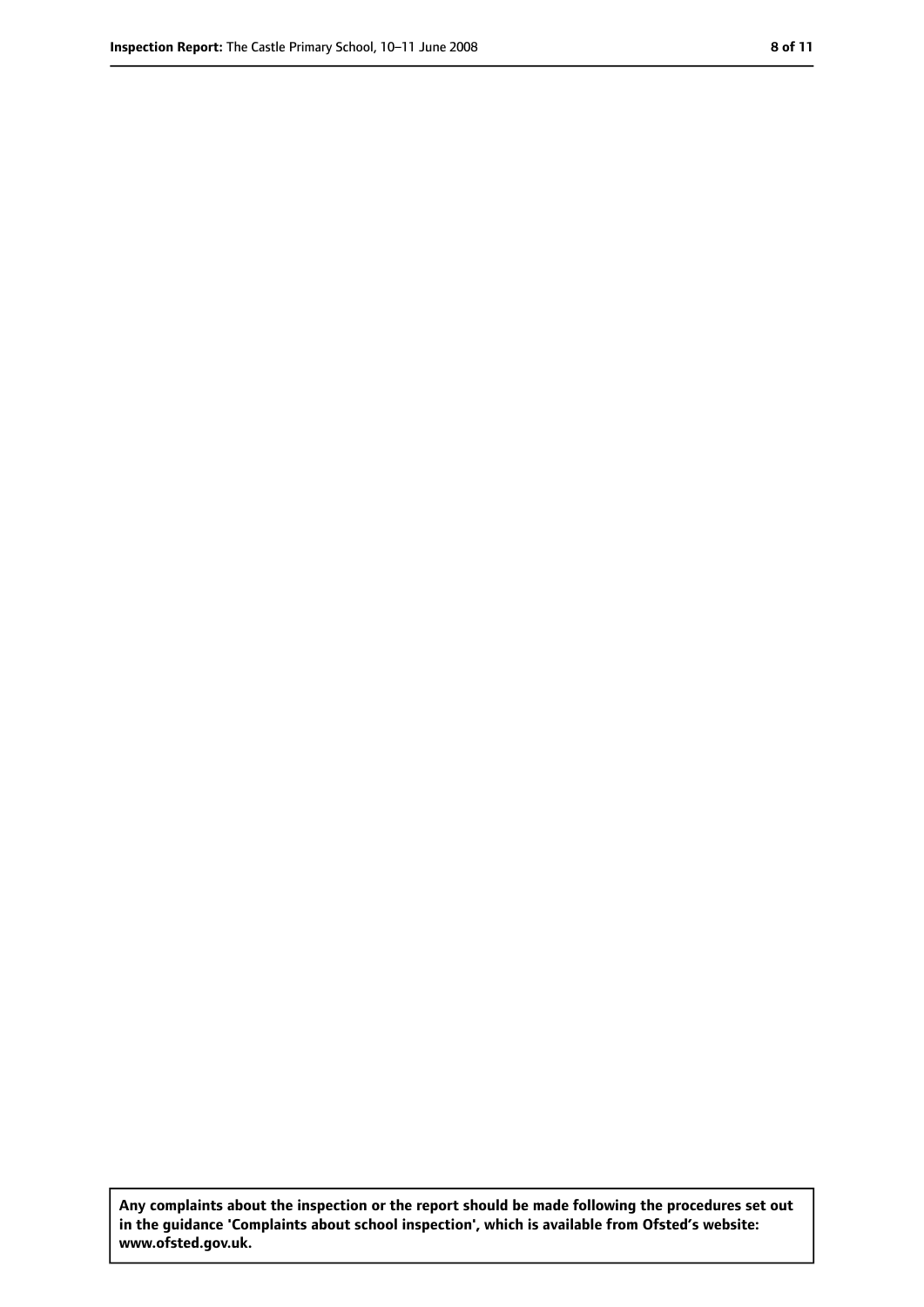#### **Annex A**

# **Inspection judgements**

| $^{\backprime}$ Key to judgements: grade 1 is outstanding, grade 2 good, grade 3 satisfactory, and | <b>School</b>  |
|----------------------------------------------------------------------------------------------------|----------------|
| arade 4 inadequate                                                                                 | <b>Overall</b> |

## **Overall effectiveness**

| How effective, efficient and inclusive is the provision of education, integrated<br>care and any extended services in meeting the needs of learners? |     |
|------------------------------------------------------------------------------------------------------------------------------------------------------|-----|
| Effective steps have been taken to promote improvement since the last<br>inspection                                                                  | Yes |
| How well does the school work in partnership with others to promote learners'<br>well-being?                                                         |     |
| The effectiveness of the Foundation Stage                                                                                                            |     |
| The capacity to make any necessary improvements                                                                                                      |     |

## **Achievement and standards**

| How well do learners achieve?                                                                               |  |
|-------------------------------------------------------------------------------------------------------------|--|
| The standards <sup>1</sup> reached by learners                                                              |  |
| How well learners make progress, taking account of any significant variations between<br>groups of learners |  |
| How well learners with learning difficulties and disabilities make progress                                 |  |

## **Personal development and well-being**

| How good is the overall personal development and well-being of the<br>learners?                                  |  |
|------------------------------------------------------------------------------------------------------------------|--|
| The extent of learners' spiritual, moral, social and cultural development                                        |  |
| The extent to which learners adopt healthy lifestyles                                                            |  |
| The extent to which learners adopt safe practices                                                                |  |
| How well learners enjoy their education                                                                          |  |
| The attendance of learners                                                                                       |  |
| The behaviour of learners                                                                                        |  |
| The extent to which learners make a positive contribution to the community                                       |  |
| How well learners develop workplace and other skills that will contribute to<br>their future economic well-being |  |

## **The quality of provision**

| How effective are teaching and learning in meeting the full range of the<br>learners' needs?          |  |
|-------------------------------------------------------------------------------------------------------|--|
| How well do the curriculum and other activities meet the range of needs<br>and interests of learners? |  |
| How well are learners cared for, quided and supported?                                                |  |

 $^1$  Grade 1 - Exceptionally and consistently high; Grade 2 - Generally above average with none significantly below average; Grade 3 - Broadly average to below average; Grade 4 - Exceptionally low.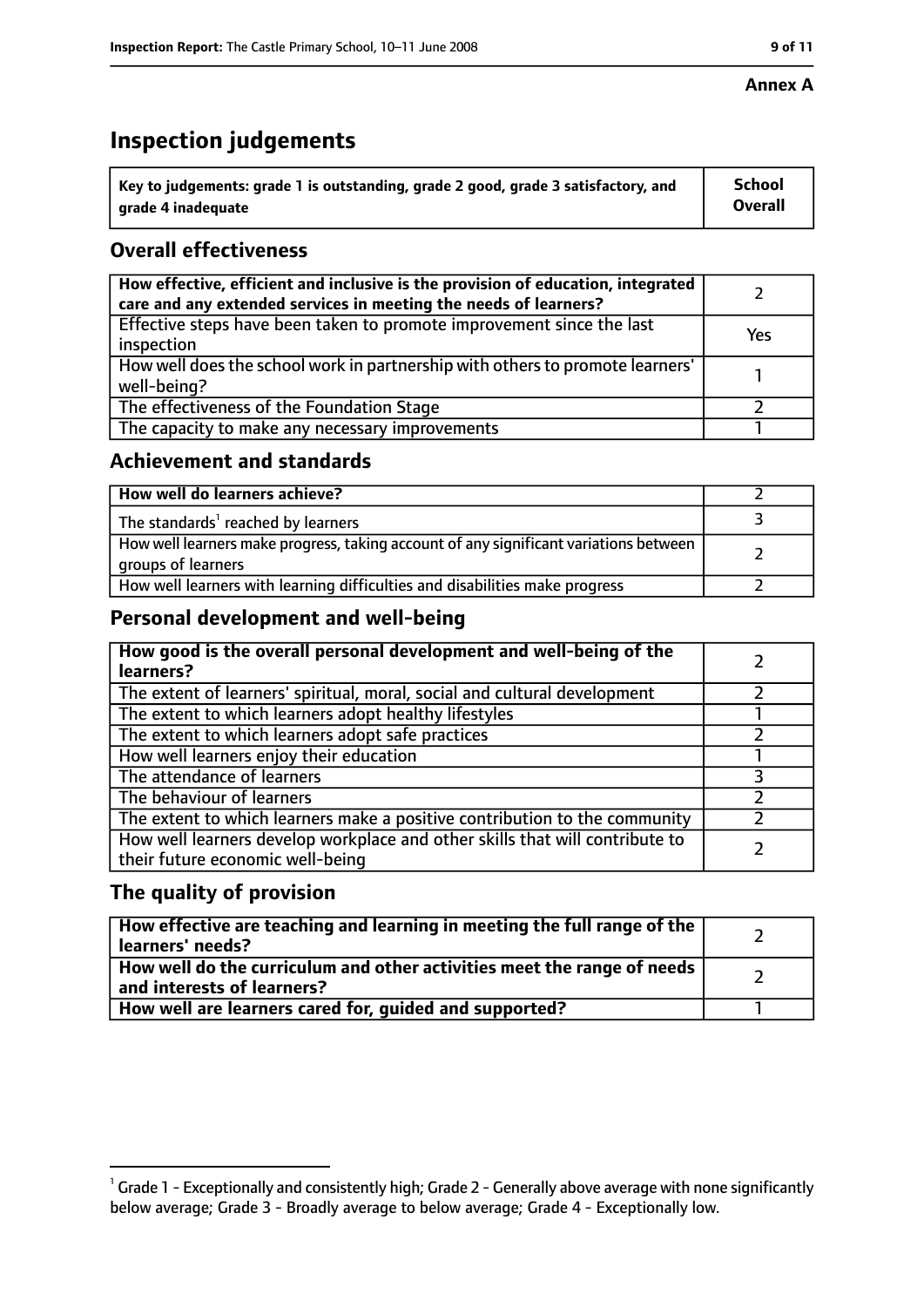# **Leadership and management**

| How effective are leadership and management in raising achievement<br>and supporting all learners?                                              |     |
|-------------------------------------------------------------------------------------------------------------------------------------------------|-----|
| How effectively leaders and managers at all levels set clear direction leading<br>to improvement and promote high quality of care and education |     |
| How effectively leaders and managers use challenging targets to raise standards                                                                 |     |
| The effectiveness of the school's self-evaluation                                                                                               |     |
| How well equality of opportunity is promoted and discrimination tackled so<br>that all learners achieve as well as they can                     |     |
| How effectively and efficiently resources, including staff, are deployed to<br>achieve value for money                                          |     |
| The extent to which governors and other supervisory boards discharge their<br>responsibilities                                                  |     |
| Do procedures for safequarding learners meet current government<br>requirements?                                                                | Yes |
| Does this school require special measures?                                                                                                      | No  |
| Does this school require a notice to improve?                                                                                                   | No  |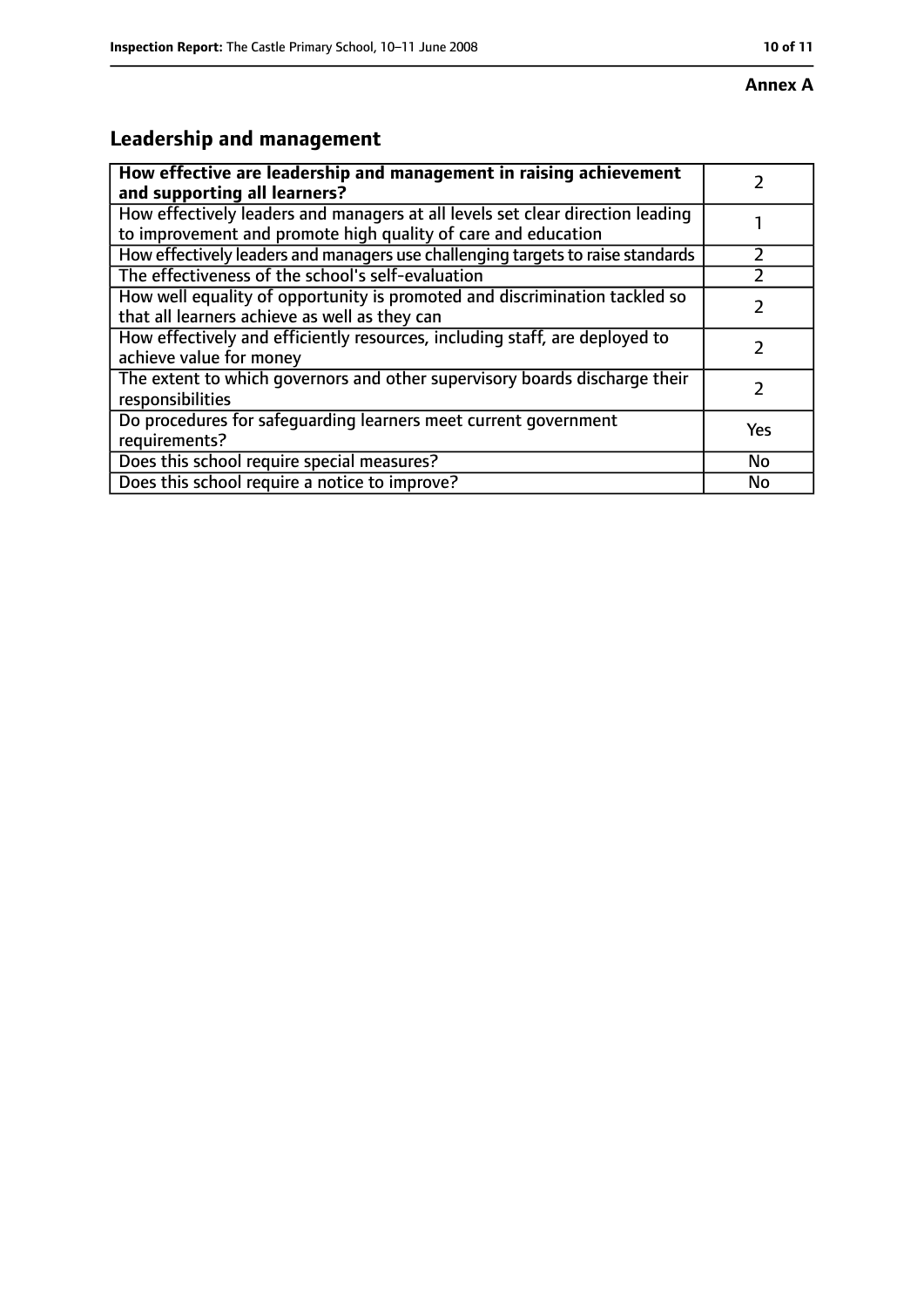#### **Annex B**

# **Text from letter to pupils explaining the findings of the inspection**

13 June 2008

Dear Pupils

Inspection of The Castle Primary School, Tiverton, EX16 6QR

Thank you very much for the warm welcome you gave us when we visited your school recently We were impressed with how friendly and polite you are and we enjoyed talking to you in lessons and around the school I am pleased to tell you that you go to a good school.

Here are some of the things we found out.

?You really enjoy being in school because all the adults in the school look after you extremely well. ?All those who lead and manage your school want you to do your best and help you to do this. ?You make good progress in lessons and the work you do is at the standard expected for pupils of your age. ?You like all the different activities, trips and clubs you have at school and these widen your experience and make learning interesting. ?You have an excellent awareness of how important it is to eat a balanced diet and have plenty of exercise.

Here are some things we have asked the school to do to make things even better.

?To make sure that work in lessons is always planned to make you think hard and make even better progress. ?To help you to improve your writing skills.

It was lovely to meet you all and I know you will continue to work hard and enjoy school.

Yours sincerely

Howard Dodd Lead inspector